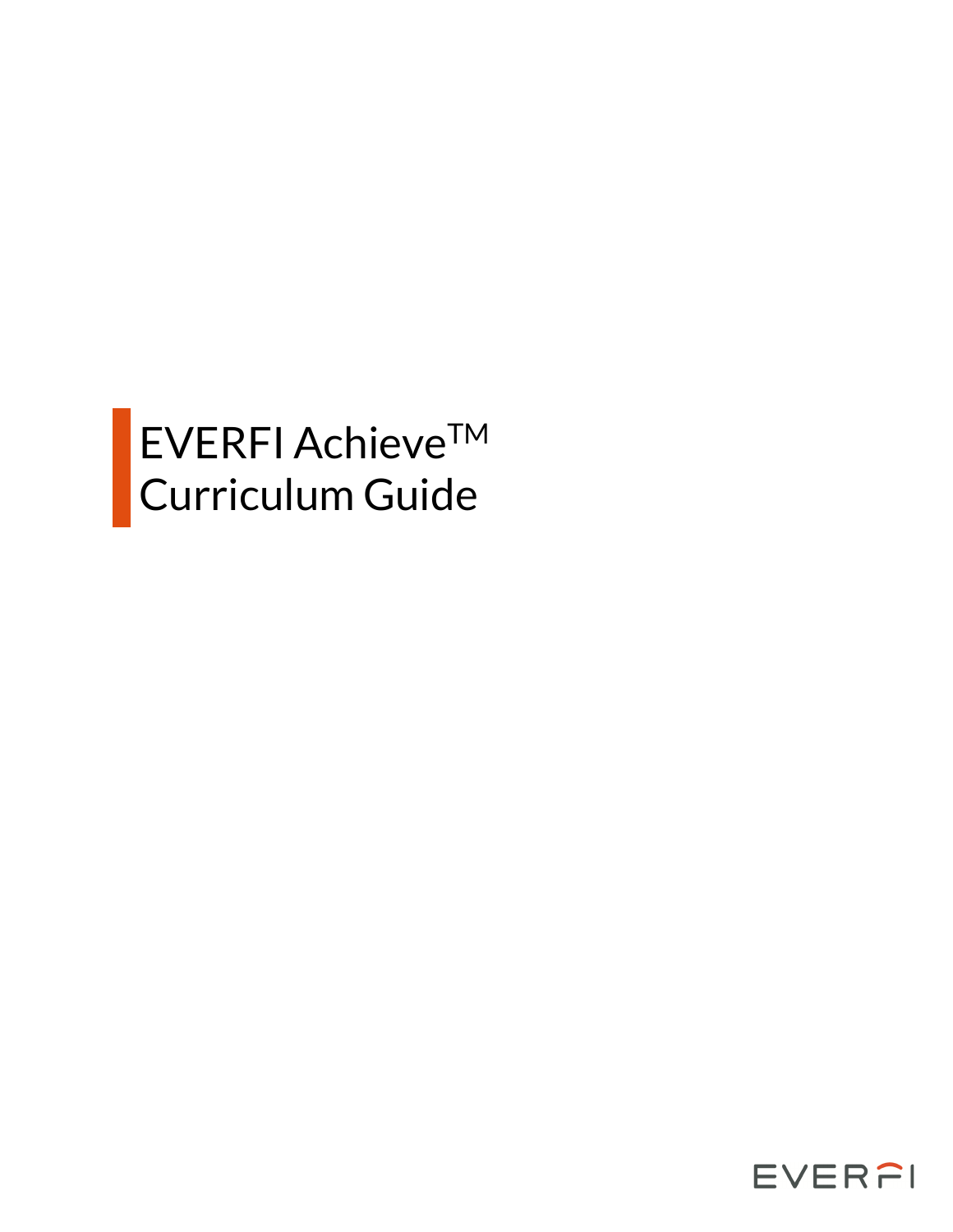### **Table of Contents**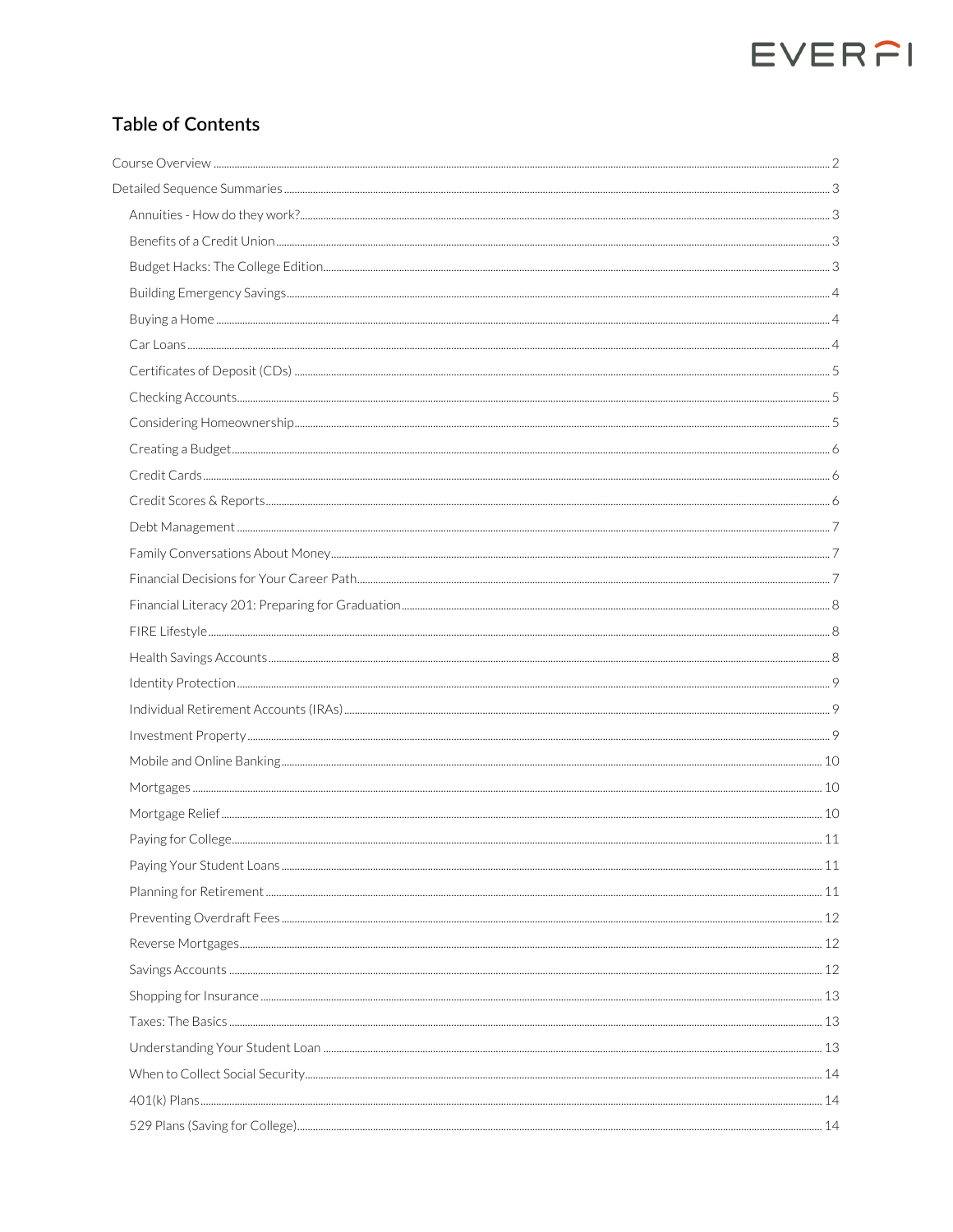#### **Course Overview**

#### **Who is EVERFI?**

EVERFI is the leading education technology innovator that provides learners of all ages education for the real world through innovative and scalable digital learning platforms.

#### **What is EVERFI AchieveTM?**

EVERFI Achieve is an interactive, mobile-first financial education solution that allows your institution to deliver personalized financial education to your consumers wherever they are.

#### **High Level Course Facts**

- 30 digital education sequences, ranging from 3-6 minutes in length
- Mobile-first design, allowing for greater reach and flexibility
- Calculators and interaction opportunities integrated throughout the learning experience
- ADA compliant (transcripts provided upon request)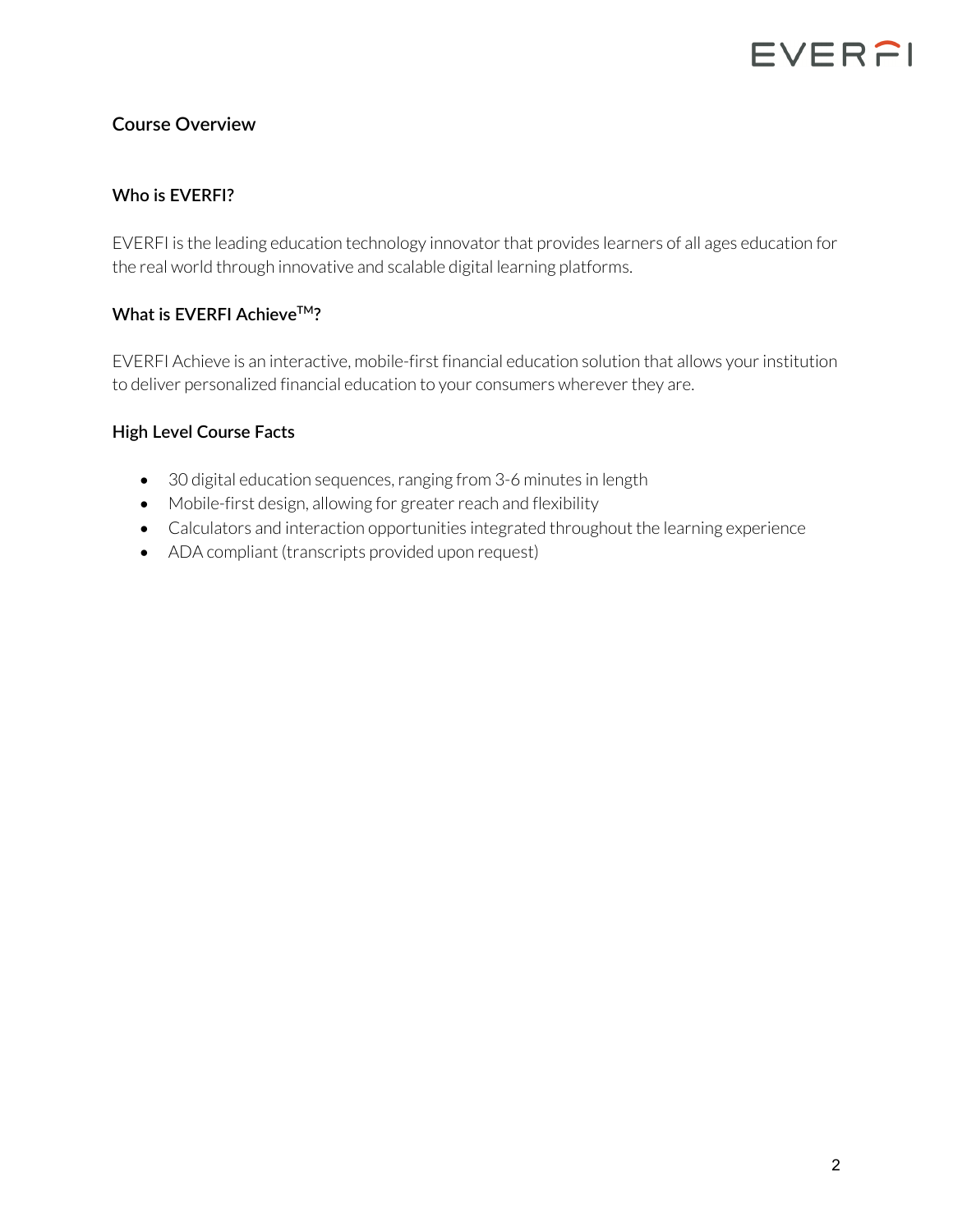### FVERFI

#### **Detailed Sequence Summaries**

*Updated May 2019*

#### **Annuities - How do they work?**

Overview: Learn how annuities can be a financial tool for those looking for immediate payouts or as a viable option to reach your retirement savings goal.

Learning Objectives:

- 1. Understand what an annuity is and its role in retirement planning.
- 2. Calculate and determine personal retirement savings goals.
- 3. Understand the benefits and role of annuities in retirement planning.
- 4. Determine which annuity investment option is better aligned with personal retirement savings goals.
- 5. Understand the process of opening and purchasing an employer-sponsored and a personal annuity.
- 6. Develop best practices to maintain annuities during the accumulation and distribution phase; including, change in employment and appointing beneficiaries.

#### **Benefits of a Credit Union**

Overview: Credit unions are financial institutions found in many communities. Learn more about the key products, services, and benefits of credit unions. Learning Objectives:

- 1. Compare the services and products provided by credit unions and banks.
- 2. Evaluate individual needs and goals for a financial institution.
- 3. Learn skills to find the right credit union.

#### **Budget Hacks: The College Edition**

Overview: Explore some best practices and hacks for how to navigate the student experience on a budget.

- 1. Define budget and budget hacks.
- 2. Identify income and expenses to build a budget.
- 3. Apply budget hacks for a personal budget.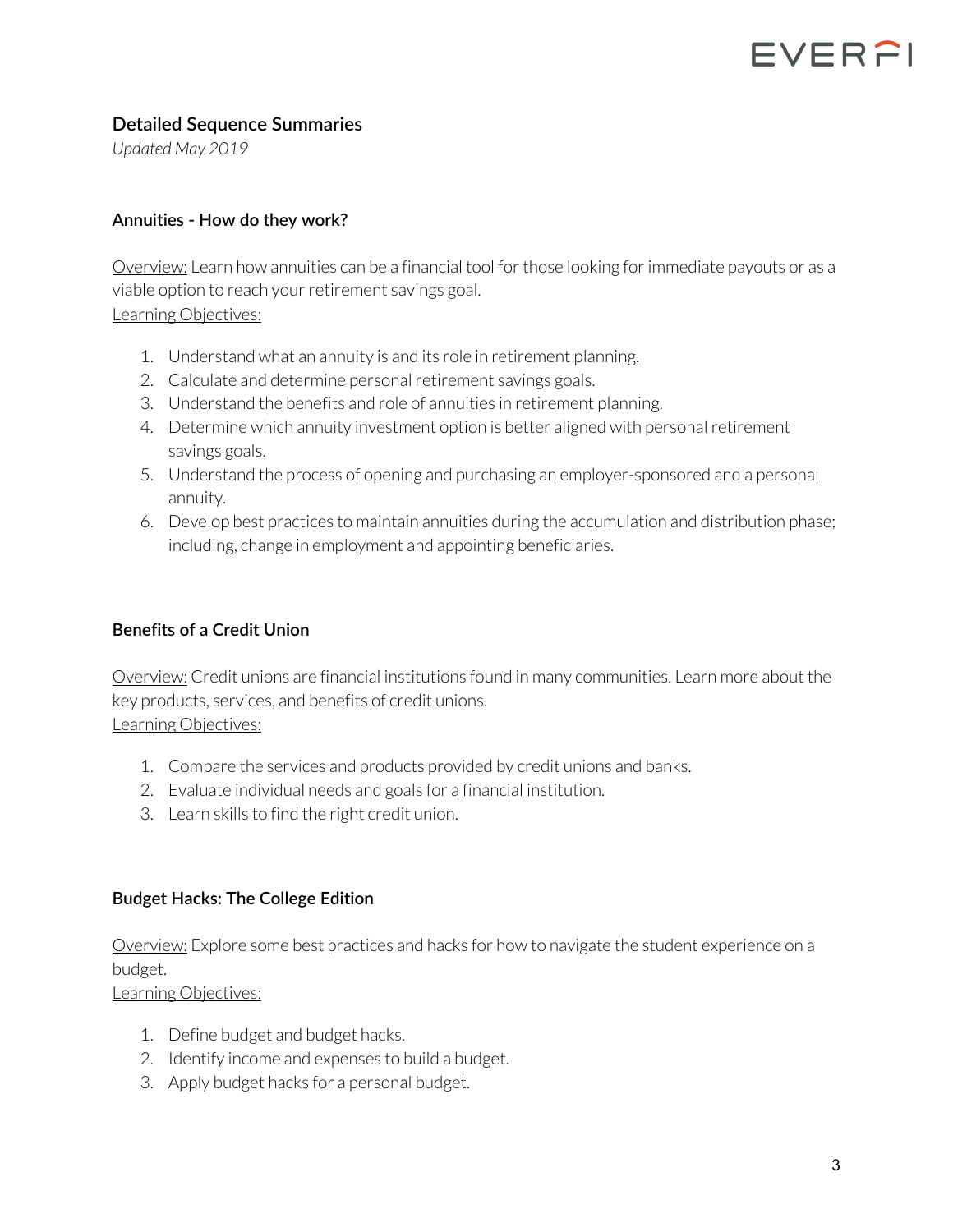

#### **Building Emergency Savings**

Overview: Learn tips and tools to set money aside for emergency expenses so that you're prepared for the unexpected.

Learning Objectives:

- 1. Understand why emergency savings should be an important financial planning consideration.
- 2. Gain knowledge, frameworks, and confidence to develop and implement an emergency savings strategy.
- 3. More clearly understand what would typically be considered an emergency and what would not.
- 4. Access or engage with client-driven resources for further assistance.

#### **Buying a Home**

Overview: You have decided to purchase a house. Prepare yourself to make the right decision by learning about the process, the people who can assist you, and the associated costs. Learning Objectives:

- 1. Understand the steps to buying a home.
- 2. Identify resources available to make decisions.
- 3. Apply strategies to find a home that fits a personal budget for both the short- and longterm.

#### **Car Loans**

Overview: This experience will explore the details of car loans and the steps involved when applying for and choosing your options.

- 1. Describe the steps needed to apply for a car loan.
- 2. Determine a personal budget for buying a car.
- 3. Explain how car loans are calculated.
- 4. Describe the life of a loan and buyer responsibilities associated with making payments.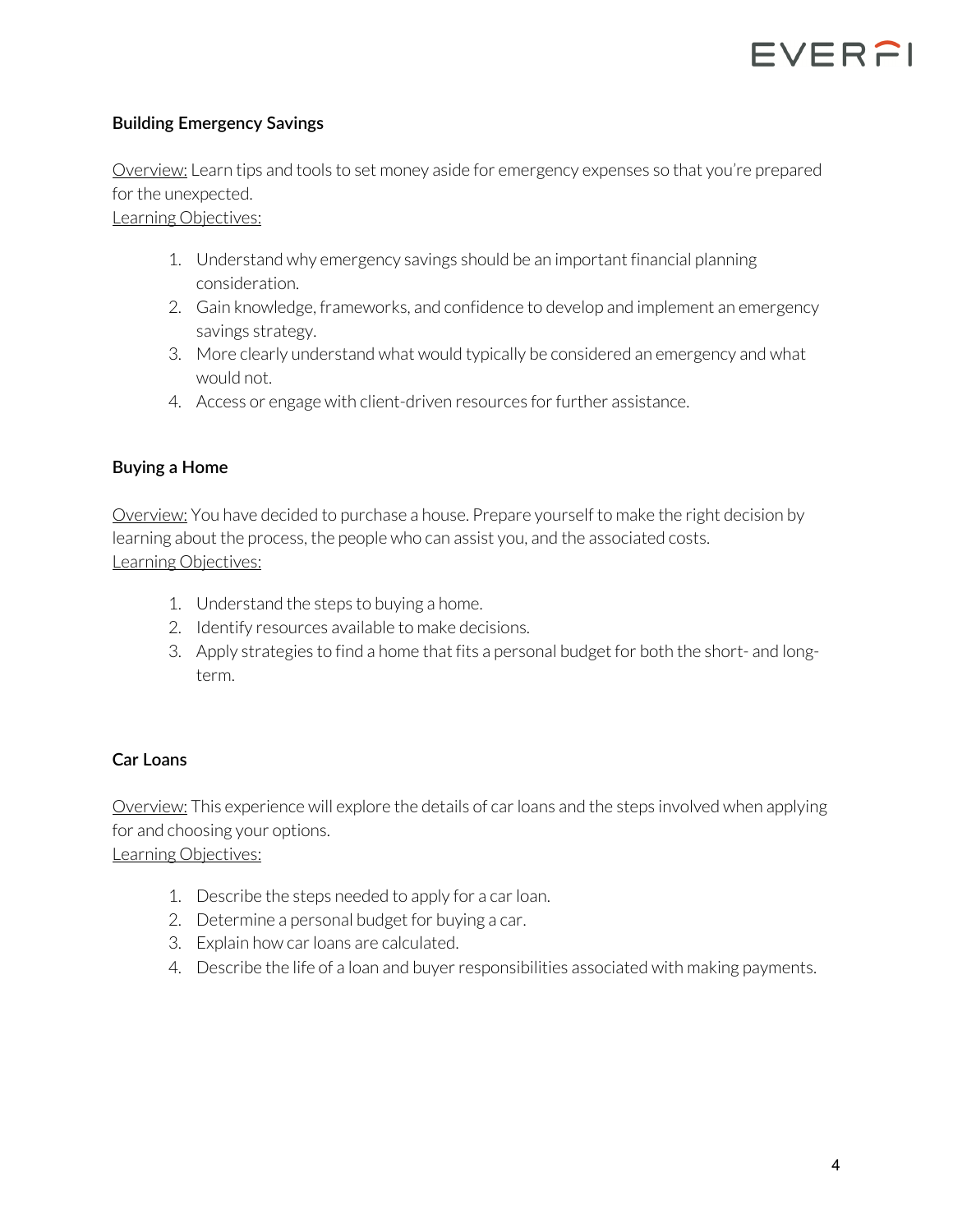

#### **Certificates of Deposit (CDs)**

Overview: Learn how to use Certificates of Deposit (CDs) as a low risk investment in reaching your financial goals.

Learning Objectives:

- 1. Understand the process of funding a CD, limits, and tax-savings.
- 2. Calculate and determine savings.
- 3. Determine what CDs are aligned with personal savings goals.

#### **Checking Accounts**

Overview: Having a checking account can be an effective tool for meeting your financial needs and tracking your budget. You will explore how to choose, open, and use your checking account. Learning Objectives:

- 1. Understand the purpose of checking accounts compared to other account options.
- 2. Learn the typical fees, account minimums, and features of checking accounts.
- 3. Understand how to open and use a checking account.
- 4. Learn how to keep their checking account secure.

#### **Considering Homeownership**

Overview: Buying a home is a major financial decision. Explore what to consider and begin to calculate costs.

- 1. Assess whether they should rent or buy a home now or in the near future.
- 2. Challenge their assumptions about renting vs. buying a home.
- 3. Calculate initial and ongoing homeownership costs.
- 4. Decide on financial preparedness for homeownership.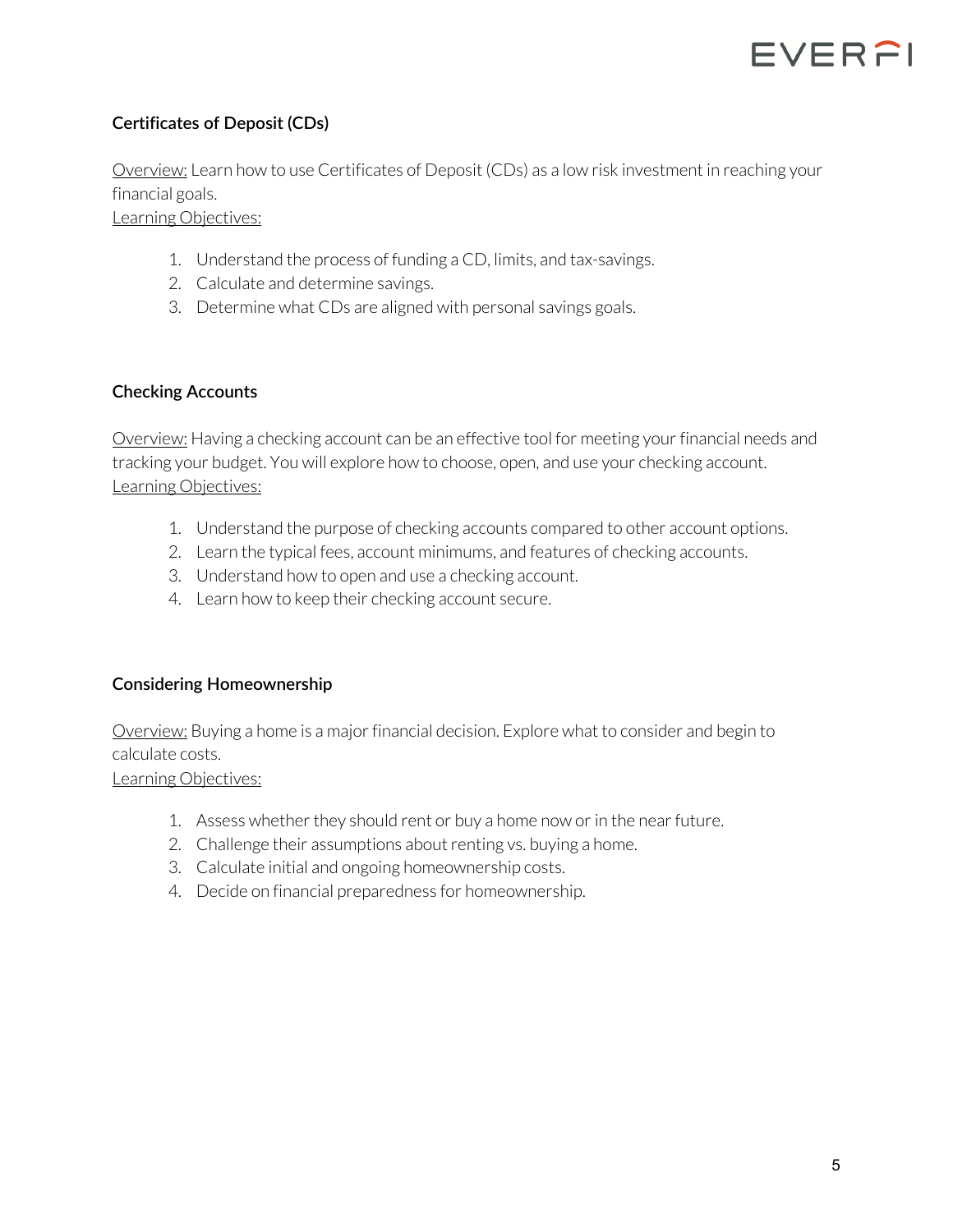

#### **Creating a Budget**

Overview: Learn how to implement strategies, tips, and tools to create and stick to your personal budget.

Learning Objectives:

- 1. Identify income streams and expenses.
- 2. Classify and bucket expenses that highlight needs and wants.
- 3. Create and evaluate their budget by doing an inventory income and expenses.
- 4. Develop a sound budget based on needs-savings, living costs, and wants.
- 5. Apply strategies to monitor and keep to their personal budget.

#### **Credit Cards**

Overview: When comparing credit card offers learn to consider your lifestyle, spending and saving habits, and financial goals.

Learning Objectives:

- 1. Describe how credit cards work and their benefits
- 2. Choose credit cards that best fit both their financial goals and lifestyle
- 3. Identify the possible risks associated with misusing credit cards
- 4. Make optimal spending and payment decisions to reduce fees and speed time to payoff
- 5. Describe the relationship between credit cards and credit scores

#### **Credit Scores & Reports**

Overview: Gain a fundamental understanding about how your credit is measured and how it affects your life.

- 1. Better understand the importance of credit, how to monitor their credit, and how to improve and maintain credit.
- 2. Gain knowledge, frameworks, and confidence to make better-informed credit-related decisions.
- 3. Access or engage with client-driven resources for further assistance.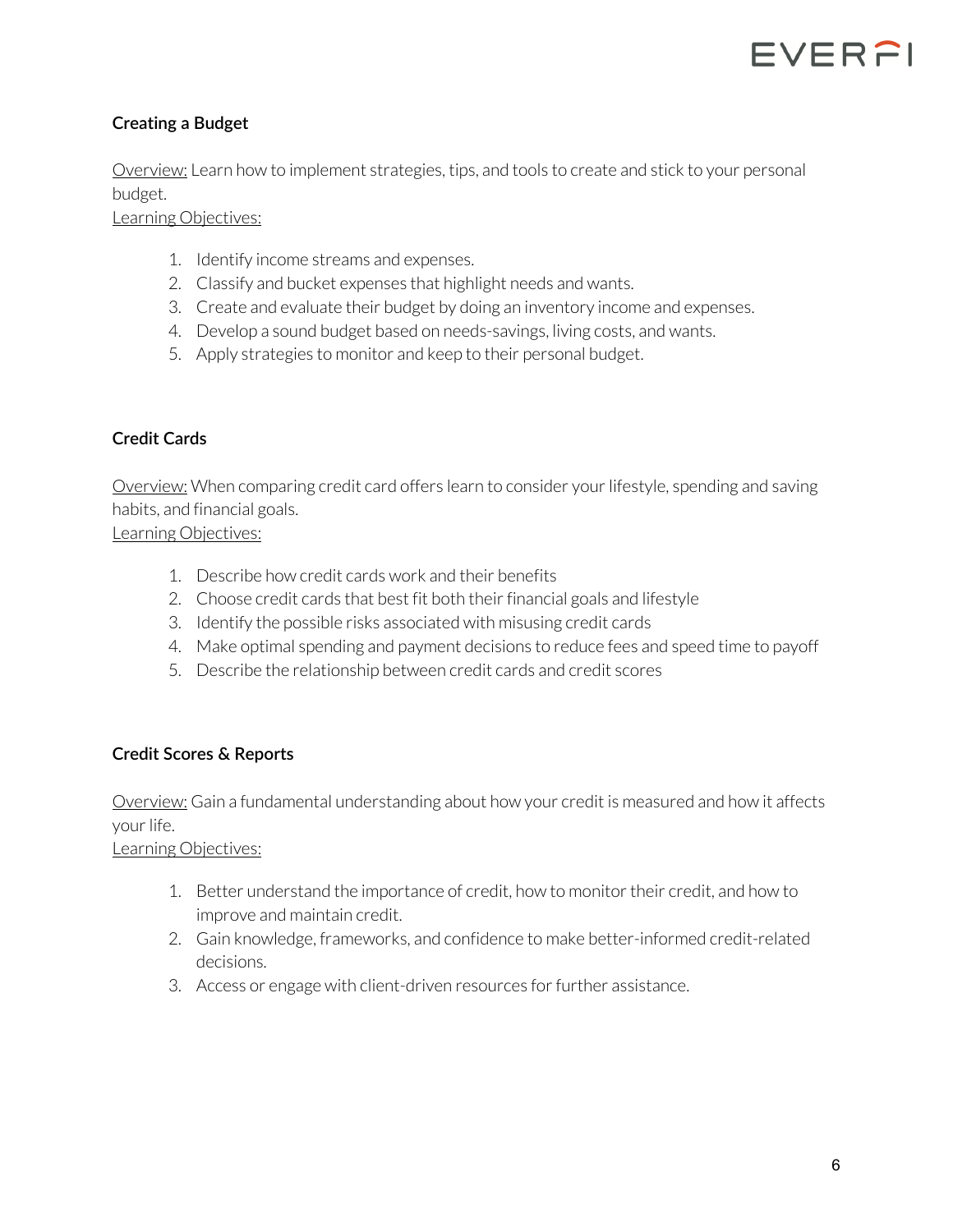

#### **Debt Management**

Overview: Learn how to use tools and implement strategies to help you take control of your finances and manage debt.

Learning Objectives:

- 1. Identify types of debts.
- 2. Calculate costs of debt including debt-to-income ratio.
- 3. Compare payoff options to pay down debt.
- 4. Build and apply an action plan for paying off and eliminating debt.

#### **Family Conversations About Money**

Overview: Money concerns put a strain on relationships and conversations about money can be stressful, but finances become less stressful when regular conversations occur in a proactive way. Learn what to talk about and some best strategies to get the conversation started. Learning Objectives:

- 1. Discover appropriate conversations about money that can include children, partners, grandparents, and extended family.
- 2. Apply strategies for positive and productive family conversations about money.
- 3. Develop an action plan in developing positive financial habits based on family conversations.

#### **Financial Decisions for Your Career Path**

Overview: Career choices can have important financial implications. Learn how to identify the impact of your decisions and maximize your earning potential. Learning Objectives:

- 1. Define the difference between having a job and investing in a career.
- 2. Identify the financial implications of different careers choices.
- 3. Calculate the financial impact of employer sponsored benefits in order to make the best choice of employment.
- 4. Recognize the differences between pre-tax and after-tax benefits and contributions.
- 5. Understand the importance of employer sponsored and individual retirement accounts in achieving long-term financial plans for retirement.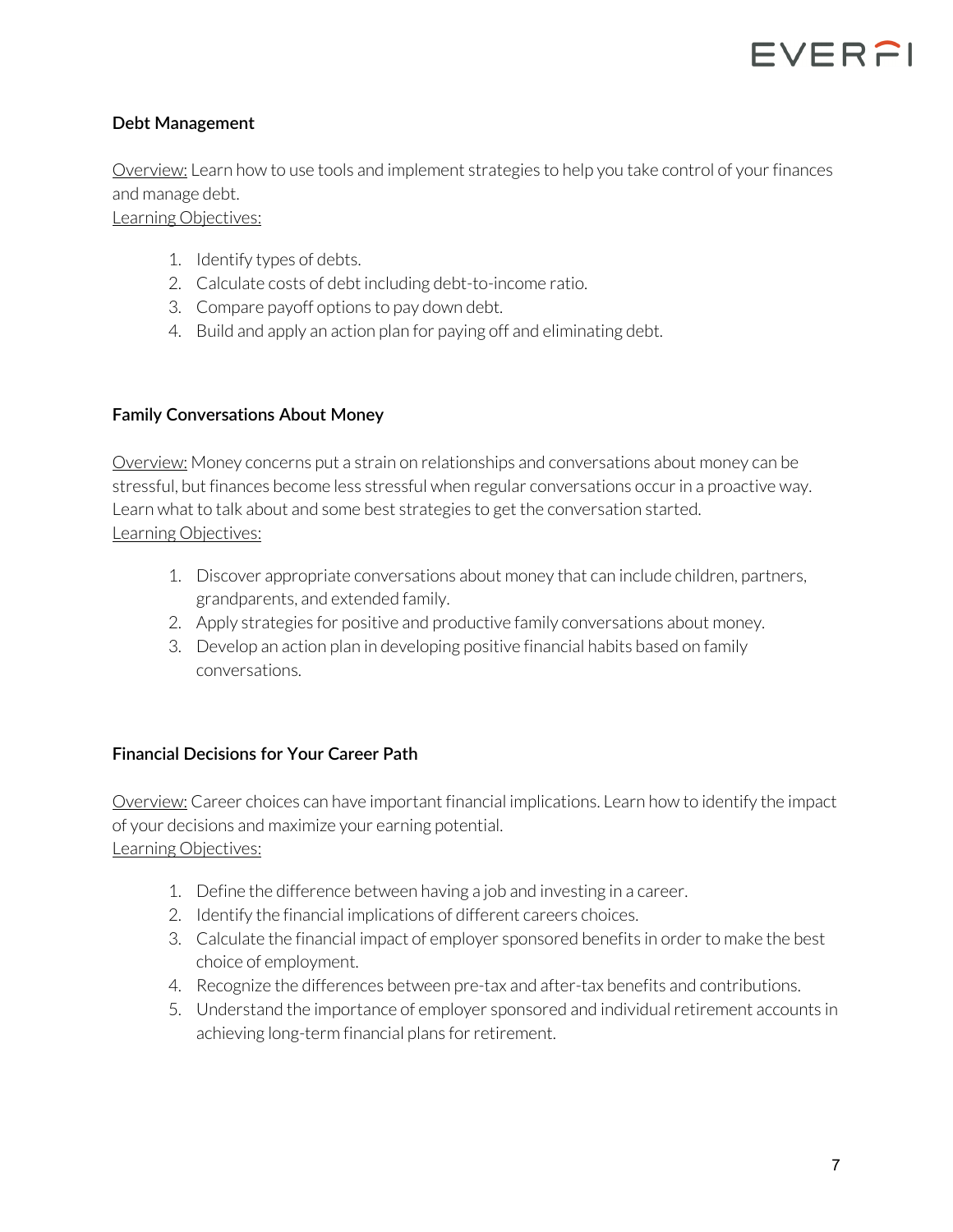## FVERFI

#### **Financial Literacy 201: Preparing for Graduation**

Overview: Learn what financial goals to think about as you prepare to graduate. Learning Objectives:

- 1. Identify personal financial milestones.
- 2. Know steps to protect professional and financial footprint.
- 3. Consider the cost of living and potential initial salary.
- 4. Know factors that may impact salary and monthly income; including pre- and post-tax deductions.
- 5. Learn how to prioritize financial goals.

#### **FIRE Lifestyle**

Overview: Learn how to spend mindfully, save regularly, ask for help, and protect your assets and future to help you get on the path of being financially independent and ready for early retirement. Learning Objectives:

- 1. Describe the FIRE Lifestyle and how it can lead to financial independence and early retirement.
- 2. Apply strategies that lead to financial independence.
- 3. Calculate what is needed for retirement based on cost-of-living and cost-of-retiring.

#### **Health Savings Accounts**

Overview: Learn about the eligibility requirements, benefits, risks, and uses of health savings accounts (HSAs).

- 1. Define common terms associated with Health Savings Accounts.
- 2. Explain the benefits and features to consider when deciding whether to open a Health Savings Accounts.
- 3. Explain how to open and use a Health Savings Account.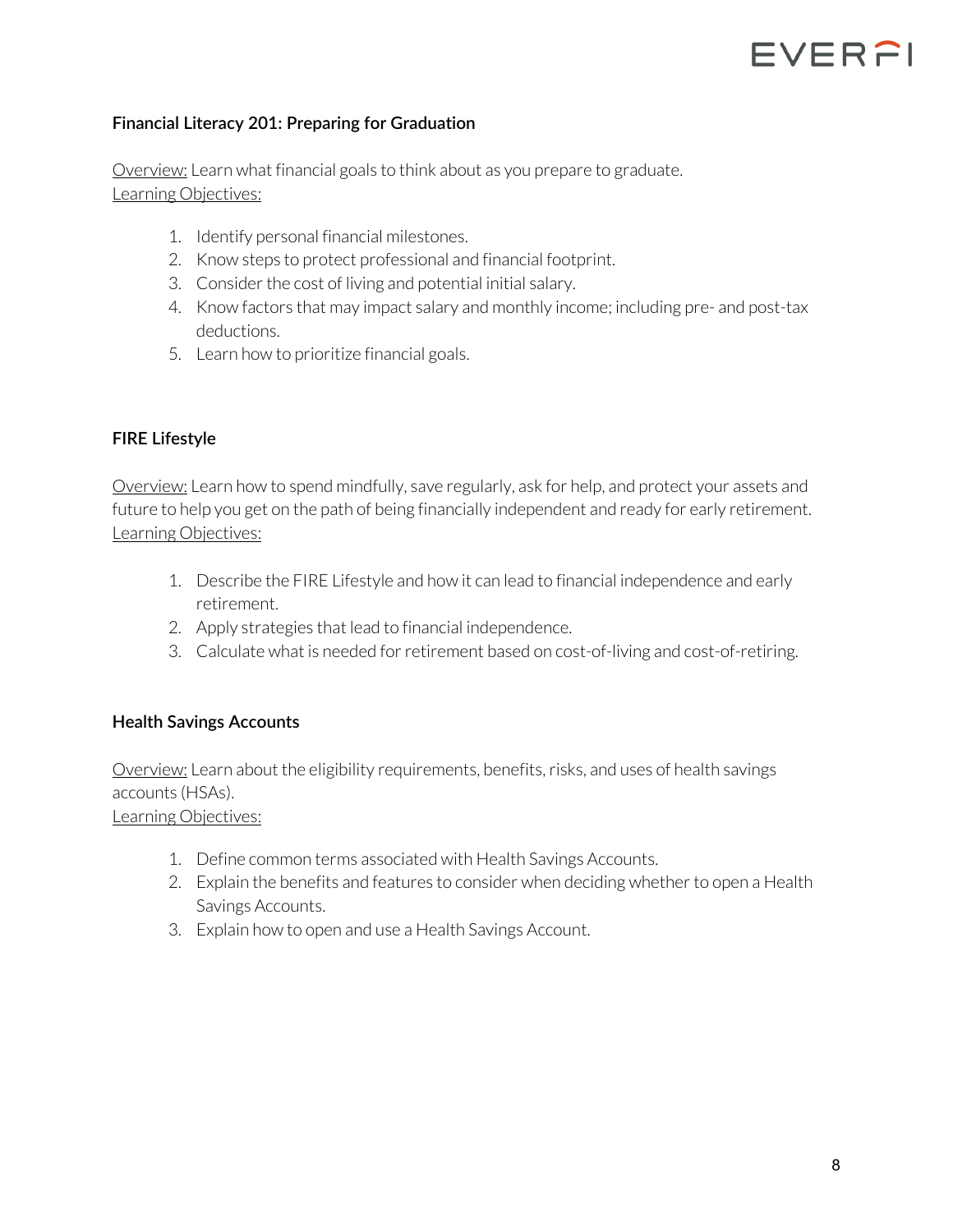

#### **Identity Protection**

Overview: Identity theft can cause both financial and emotional stress. Learn how to protect your identity and steps to take if your personal information is stolen. Learning Objectives:

- 1. Describe how stolen identity occurs and the financial impact to victims.
- 2. Apply strategies to protect identity.
- 3. Recognize signs of identity theft.
- 4. Take steps to report crime and mitigate damage.

#### **Individual Retirement Accounts (IRAs)**

Overview: Learn about the details and benefits of an Individual Retirement Account and why some choose this option for long-term retirement savings goals. Learning Objectives:

- 1. Understand the differences between an IRA and other retirement savings options.
- 2. Recognize the reasons for selecting an IRA.

#### **Investment Property**

Overview: Let's explore the world of property investment. Calculate the up-front and continuing costs to consider, so that you make right financial decision for your budget. Learning Objectives:

- 1. Understand the reasons why property investment can be beneficial.
- 2. Identify different investment property types.
- 3. Differentiate between short- and long-term investment property time commitments.
- 4. Compare the short- and long-term financial obligations of owning investment property.
- 5. Recognize that investment property will affect your income taxes.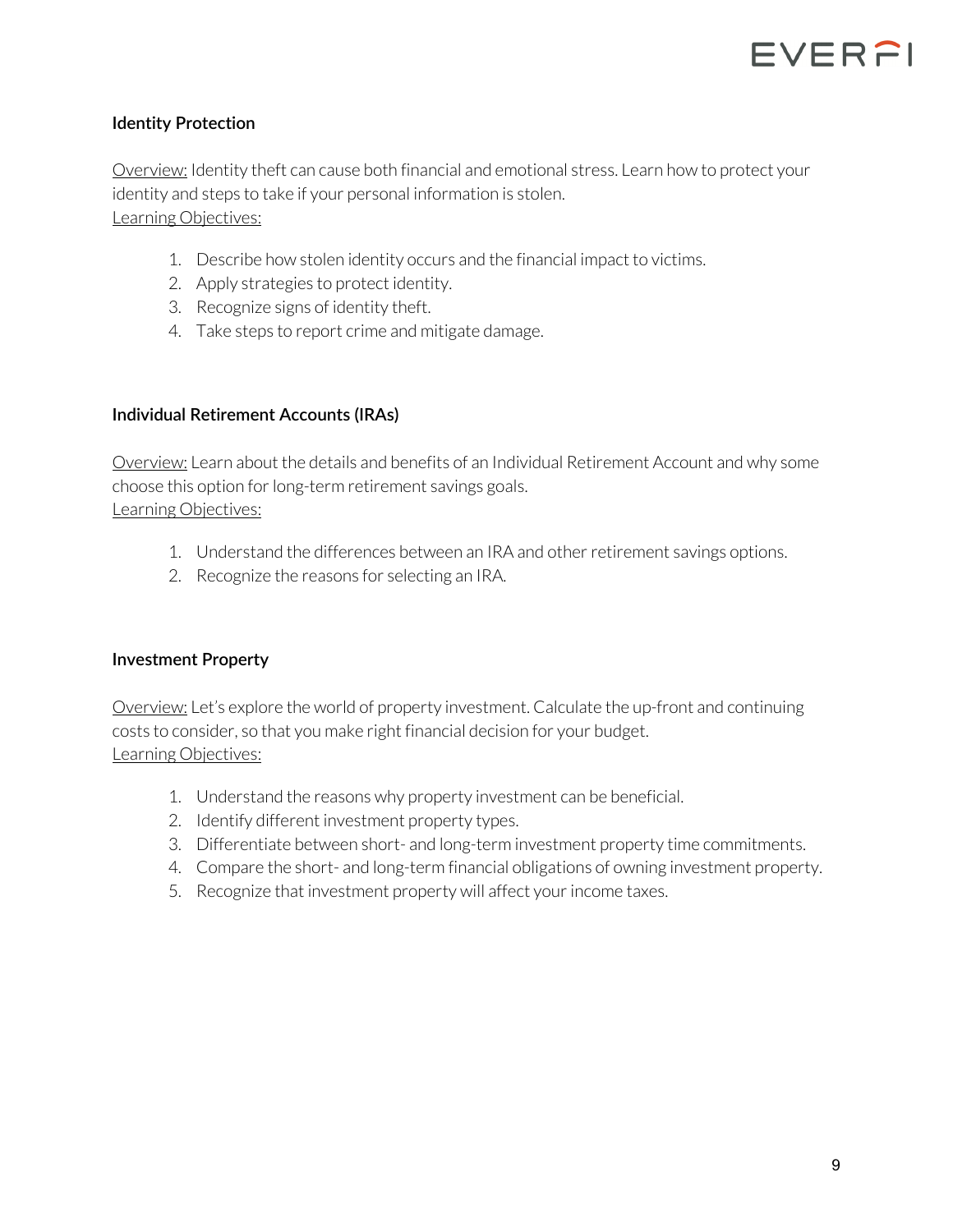

#### **Mobile and Online Banking**

Overview: Understand the benefits, features, and tools of mobile and online banking. Explore how these banking options can fit into your busy life. Learning Objectives:

- 1. Explain how to use online and mobile banking.
- 2. Define what mobile payments are and the associated risks and benefits.
- 3. Learn tasks that mobile payments can be used for.
- 4. Steps and resources to set up and access mobile payments.
- 5. Additional steps to take to secure privacy and safety when using mobile payments

#### **Mortgages**

Overview: Armed with the right information, you can work with a lender you trust and find a mortgage — and a home — that fits your needs and budget. Learning Objectives:

- 1. Define mortgages and explain how they are used.
- 2. Identify the different types of mortgages available.
- 3. Describe the mortgage application process.
- 4. Determine whether they should consider government loan programs.

#### **Mortgage Relief**

Overview: Understand your options, resources, and steps to take to work with your lender for mortgage relief.

- 1. Understand the ongoing costs of an existing mortgage and potential costs of a new mortgage
- 2. Know the various types of mortgage loans and pros/cons when comparing
- 3. Comprehend options when struggling to keep up with mortgage payments
- 4. Know the filing deadlines including extensions.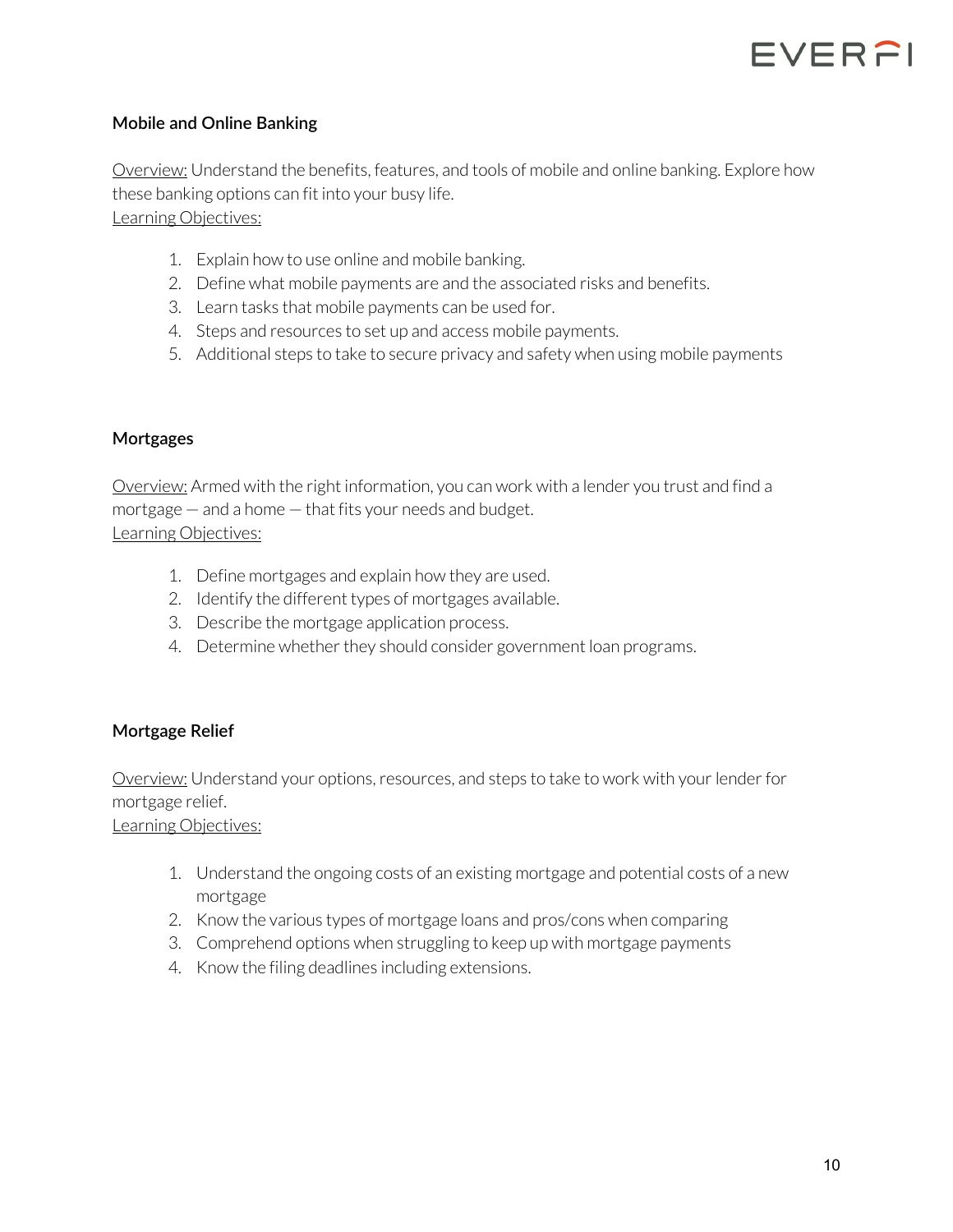## FVERAI

#### **Paying for College**

Overview: Discover smart ways to plan and pay for college. Learning Objectives:

- 1. Understand different ways to pay for college.
- 2. Calculate unexpected college costs.
- 3. Identify tools to help build college savings.
- 4. Know student aid options to help pay for college.
- 5. Calculate out-of-pocket costs and estimated student aid.
- 6. Calculate amount of savings needed for college.

#### **Paying Your Student Loans**

Overview: Education is an investment in yourself but can come at a high cost. Learn the basics of student loan debt and find guidance on how to pay off your loans. Learning Objectives:

- 1. Recognize factors that impact monthly payment and amount paid over the life of a student loan.
- 2. Compare private and federal student loan repayment plans.
- 3. Understand forbearance and forgiveness and when they are applicable.
- 4. List steps to prevent or address a delinquency or default.
- 5. Identify positive behaviors for paying off student loan debt.

#### **Planning for Retirement**

Overview: It can take a long time to save enough to support yourself in retirement. Explore ways you can set money aside now to ensure your financial security. Learning Objectives:

- 1. Understand their retirement savings choices
- 2. Estimate their income needs in retirement
- 3. Build a retirement investment portfolio that matches their goals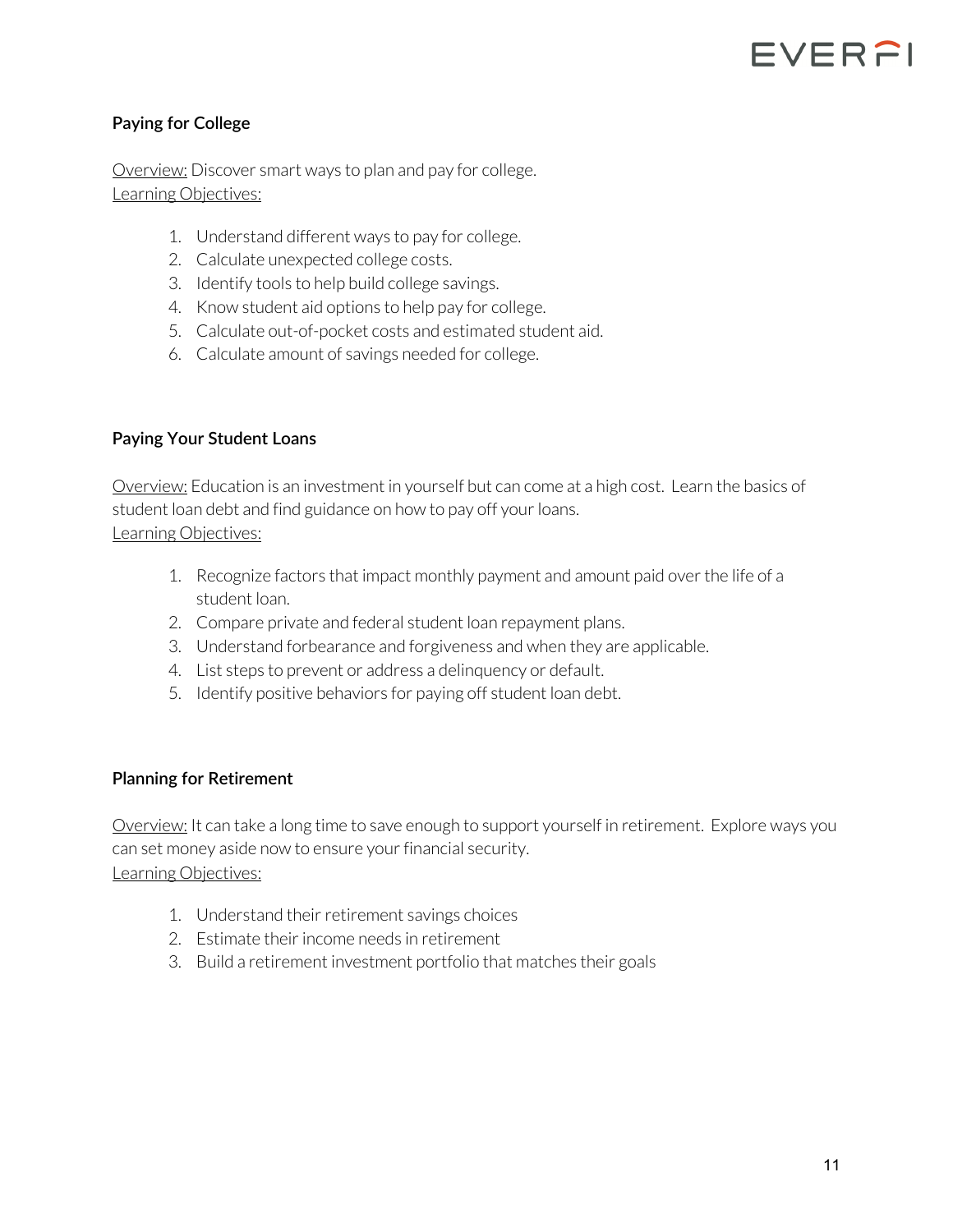#### **Preventing Overdraft Fees**

Overview: Learn about why overdraft fees occur and how they can be avoided. Learning Objectives:

- 1. Evaluate products and programs to manage checking accounts to avoid overdraft charges
- 2. Understand how overdraft fees can occur and the financial impact.
- 3. Know the laws and regulations that protect checking account holder from overdraft fees.

#### **Reverse Mortgages**

Overview: Reverse mortgages were created in the 1960's with the intent of helping older homeowners access all or some of a home's equity while allowing them to stay in the home. This type of mortgage has been a beneficial option for some seniors, however, there are some pitfalls to be aware of.

#### Learning Objectives

- 1. Understand how reverse mortgages work and the different types of reverse mortgages.
- 2. Determine if a reverse mortgage fits your needs.
- 3. Learn the requirements of a reverse mortgage.
- 4. Learn the pros and cons of a reverse mortgage.
- 5. Learn what resources there are for help in determining if a reverse mortgage is the right choice.

#### **Savings Accounts**

Overview: Having a savings account can be an effective tool for reaching your financial goals. You will explore how to choose, open, and use your savings account. Learning Objectives:

- 1. Classify traditional saving vehicles/types as related to reaching short- and long- term personal goals.
- 2. Understand interest, fees, and account terms and how each can impact savings goals.
- 3. Evaluate interest, fees, and account terms to choose saving vehicle/type that is aligned with a personal savings plan.
- 4. Evaluate and select saving strategies that are aligned with personal savings goals.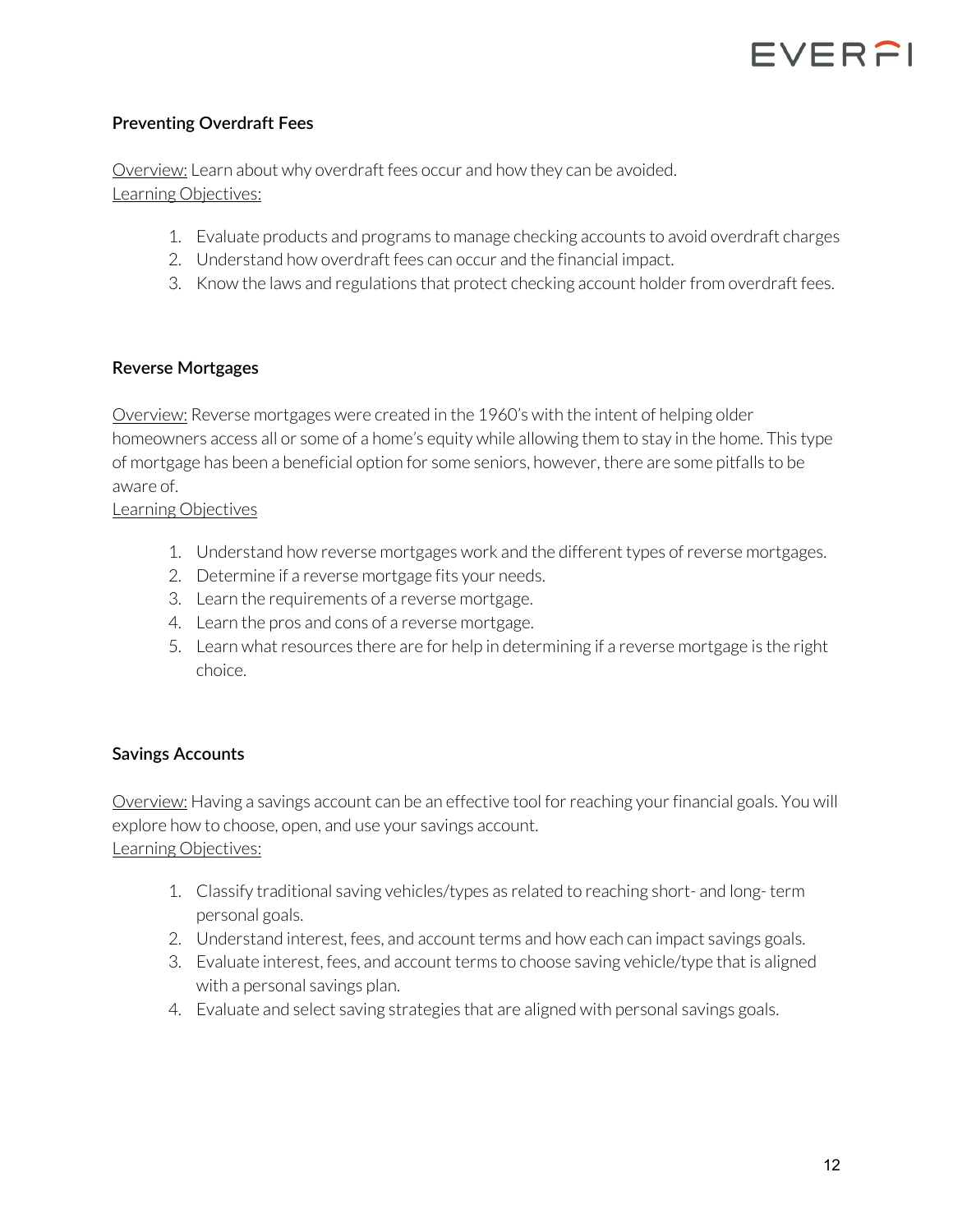

#### **Shopping for Insurance**

Overview: Some insurance is required and some is for your own peace of mind. Explore what items to consider when shopping for insurance and how to avoid bad deals. Learning Objectives:

- 1. Evaluate their personal insurance needs.
- 2. Make informed insurance-buying decisions.
- 3. Feel comfortable buying insurance.

#### **Taxes: The Basics**

Overview: Understand why taxes are important, how to stay on top of your taxes, and the steps for filing so that you can avoid the stress of tax season. Learning Objectives:

- 1. Define taxes and explain how they're used and why they're important.
- 2. What personal information and tax forms they will need to gather in order to file.
- 3. Explain tax terms such as filing status, dependents, tax brackets and others.
- 4. Describe the process of completing and filing their taxes.

#### **Understanding Your Student Loan**

Overview: Student loans are designed to help students pay for higher education. Learn more about the different types of student loans, important student loan terms and student loan repayment options.

- 1. Determine differences between federal and private student loans.
- 2. Identify key terms and factors for determining monthly payments.
- 3. Recognize key contacts and resources for student loan information.
- 4. Identify student loan repayment options.